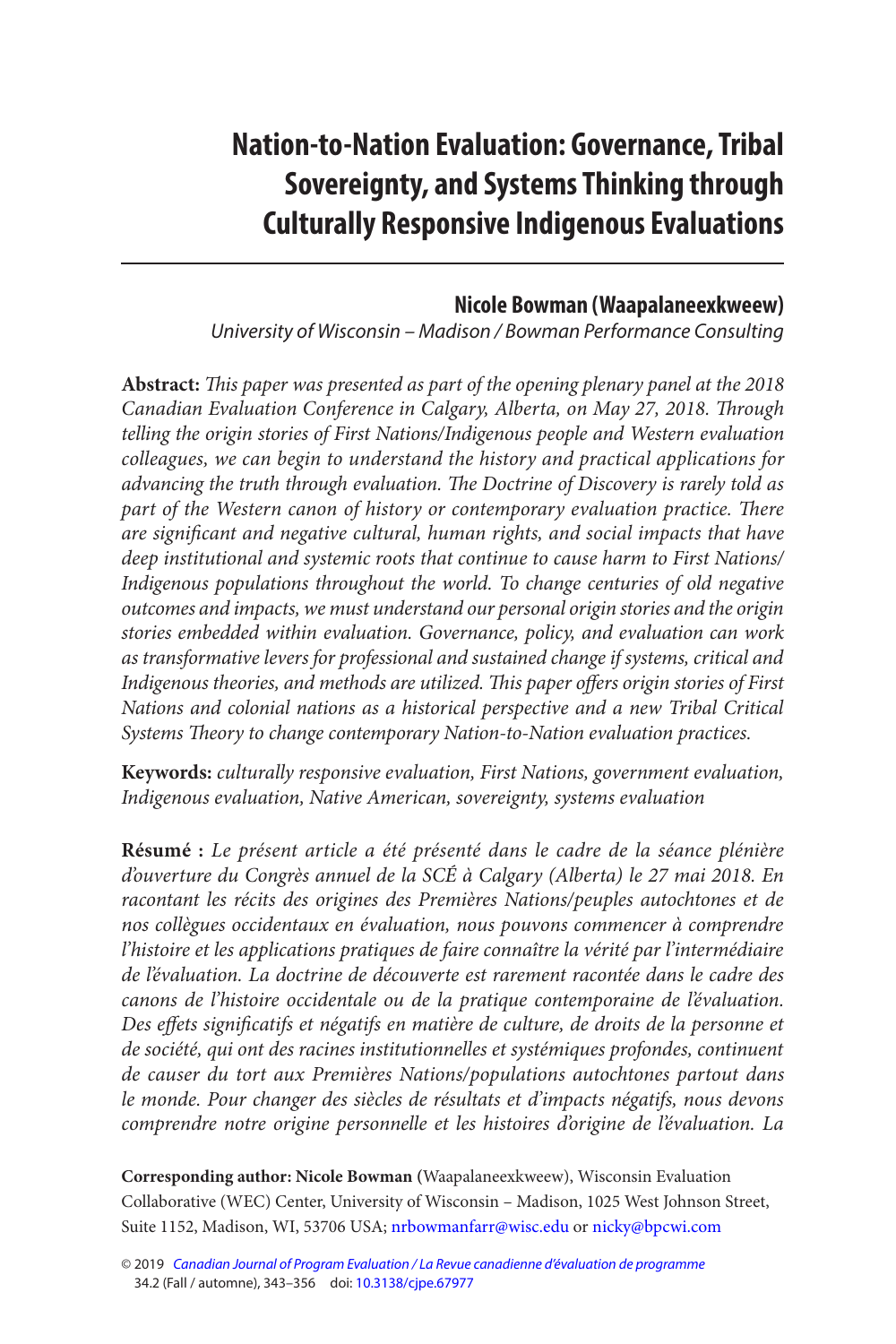<span id="page-1-0"></span>*gouvernance, les politiques et l'évaluation peuvent servir de levier de transformation pour les professionnels et pour le changement durable si les théories et les méthodes autochtones sont utilisées. Cet article présente des histoires sur l'origine des Premières Nations et des Nations coloniales dans une perspective historique, ainsi qu'une nouvelle théorie tribale des systèmes critiques pour faire évoluer les pratiques d'évaluation contemporaine de Nation à Nation.* 

**Mots clé :** *évaluation adaptée à la culture, Premières Nations, évaluation gouvernementale, évaluation autochtone, Amérindien, souveraineté, évaluation des systèmes*

 [This paper was presented as part of the opening plenary panel at the 2018 Canadian Evaluation Conference in Calgary, Alberta, on May 27, 2018. Through telling the origin stories of First Nations/Indigenous people and Western evaluation colleagues, we can begin to understand the history and practical applications for advancing truth through evaluation. Both verbatim excerpts from Dr. Bowman's presentation as well as additional information from the original keynote paper are provided in this article. Additional information is presented in this article, and it expands upon the original keynote address, which was limited due to the time constraints. Dr. Bowman's original keynote address was one presentation within a panel of four presenters, each limited to a 10–12 minute presentation. For the original keynote addresses, see [Bowman, Bremner, McKegg, and Wehi](#page-10-0)[peihana \(2018\)](#page-10-0).

Dr. Bowman's opening plenary remarks began with her introducing herself:

"Good Morning! Hello! We're sold out, we should be excited! My Indigenous spirit name, given to me by my Mohican and Lunaape-Munsee (e.g., Delaware) traditional leaders, is Lenapexkwe Waapalaneexkweew Neeka Ha Newetkaski Newa Opalanwuuk. This translates roughly to Flying Eagle Woman Who Is Accompanied by Four Eagles. My clan is Laaweewapoosish (Lynx) and I reside in Wisconsin as part of the Stockbridge-Munsee Nation in Bowler, Wisconsin, USA. I would like to say Anushiik (thank you) to all the conference folks who believed in me. When the Canadian Evaluation Society (CES) asked me to be a plenary speaker, the first thing they said to me was, "you don't behave, that's why we're picking you!" My response was, "YES!" As I said, I am from the Stockbridge-Munsee Community. I'm Mohican and Lunapee and my mother is Polish. I identify culturally and practically first as a traditional Mohican woman, bi-racial, and a knuckle-dragging, blue-collar scholar. I'm going to talk a little bit today about going beyond feathers and beads, and I don't mean that in a disrespectful way. I've done a lot of work to prepare to come here; my Elders have prepared me through our ceremonial and traditional ways. I'd like to recognize my Elders in the room, and my ancestors who spiritually may be floating around too. And in my community, calling someone an Elder, with a capital "E," is a sign of respect. I would just like to say that I'm proud to be living my traditions through my academic work and this plenary. And it is from this traditional ground from which I stand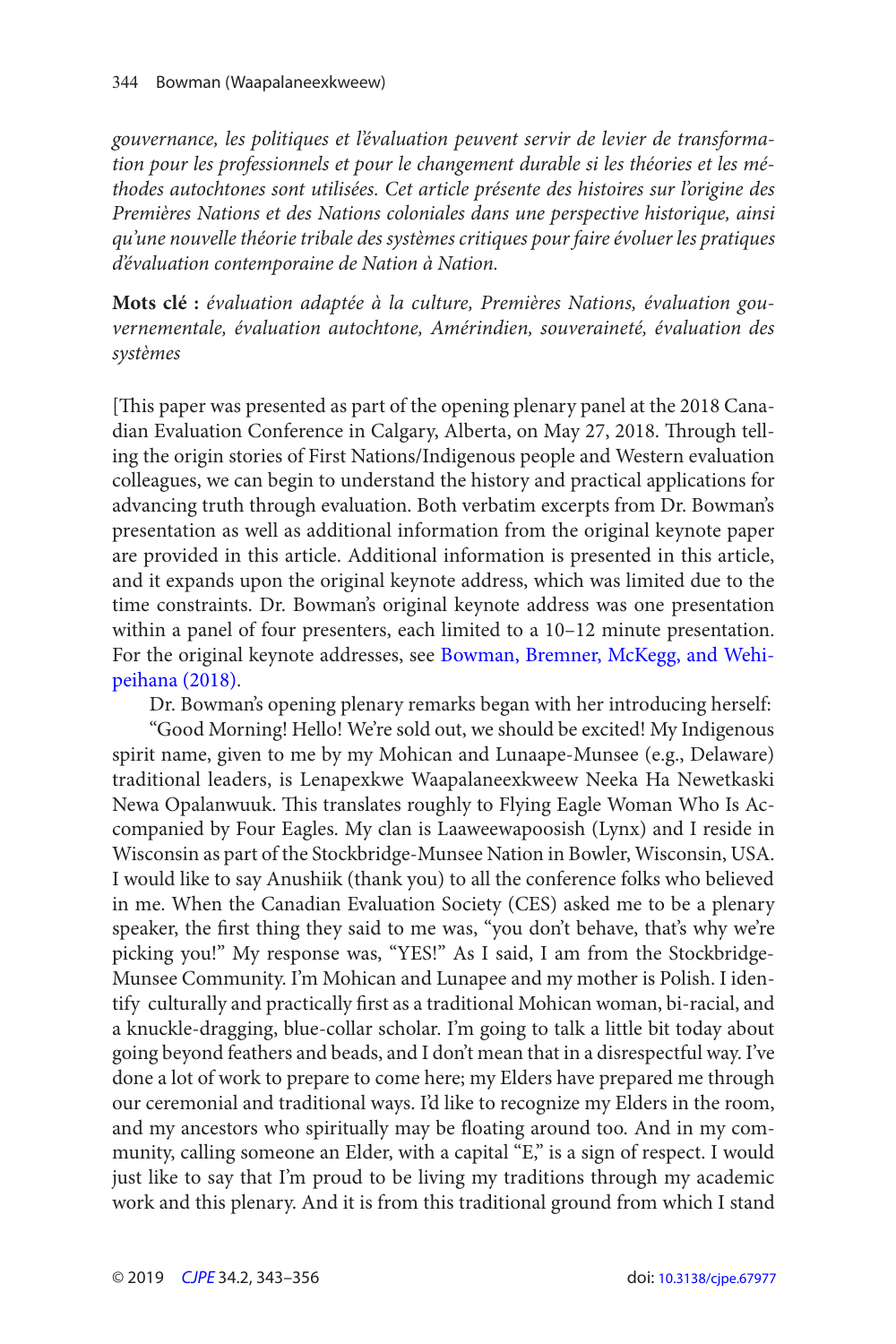<span id="page-2-0"></span>on, moccasins and all, that I share my plenary perspectives with you today. Please know that I am very humbled and honored to be chosen to be here today. I thank the Indigenous ancestors of whose bones I stand on. This sacred responsibility is not lost by me."]

## **SPEAKING YOUR TRUTH THROUGH POWERFUL CREATION STORIES**

"Speaking truth to power opened my eyes to our job as evaluators and how much the truth influences those engaged in all aspects of the evaluation. Truth is a powerful tool. Speaking truth to power made me realize that honesty is one of my greatest gifts. Providing the truth is one of my greatest powers."

—D. Pingel (Brothertown Nation)

 The 2018 Canadian Evaluation Society (CES) conference theme of "co-creation" was about meaningfully engaging people to create mutually valued outcomes together, collaborating towards common goals. The foundation to making good relations with First/Tribal Nations and Indigenous people must be founded on truth. Shaaxkaaptóoneew (speaking the truth, straight talk) is available to everyone, but few have the courage, humility, or discipline to ground themselves in this sacred manner. Truths regarding First/Tribal Nations are uncomfortable and traumatic. However, they are supported by historical and contemporary facts—facts which are often unknown or ignored by western (i.e., colonized) institutions, systems, and people for various resource, capacity, or ethical reasons ([Waapalaneexkweew & Dodge-Francis, 2018](#page-12-0)). Nevertheless, in instances where Indigenous and non-Indigenous people responsively, respectfully, and resourcefully work together, the truth provides a fertile ground for transformative and sustainable change.

For example, the Lunapee are also called Delaware Indians; the colonized words are Delaware and Indians. Those labeled as Delaware Indians would identify themselves as Lunaape and Mohican Nations. This is important to know because pre- and early contact with European/colonial populations included working under treaties that recognized Lunaape (and other Native/First Nations) as sovereign Nations. Work between Nations still should be governed by treaties, for First Nations and Canada as well as Tribal Nations and the United States. All have treaty law ensconced in contemporary constitutional laws—starting first in the Eastern door where the sun rises and the color is red for Native/First Nations, talking about the origin stories of Lunaape people and Mohicans coming from Kukakha Ahkuy (Mother Earth). Lunaape call this place Turtle Island, which is now called the United States, Canada, and North America. This becomes important in the Lunaape creation story. It is illustrated within the decolonized map in [Figure](#page-3-0)  [1](#page-3-0). How Lunaape define and talk about who they are and where they are now as Indigenous people living in North America really shows the level of assimilation and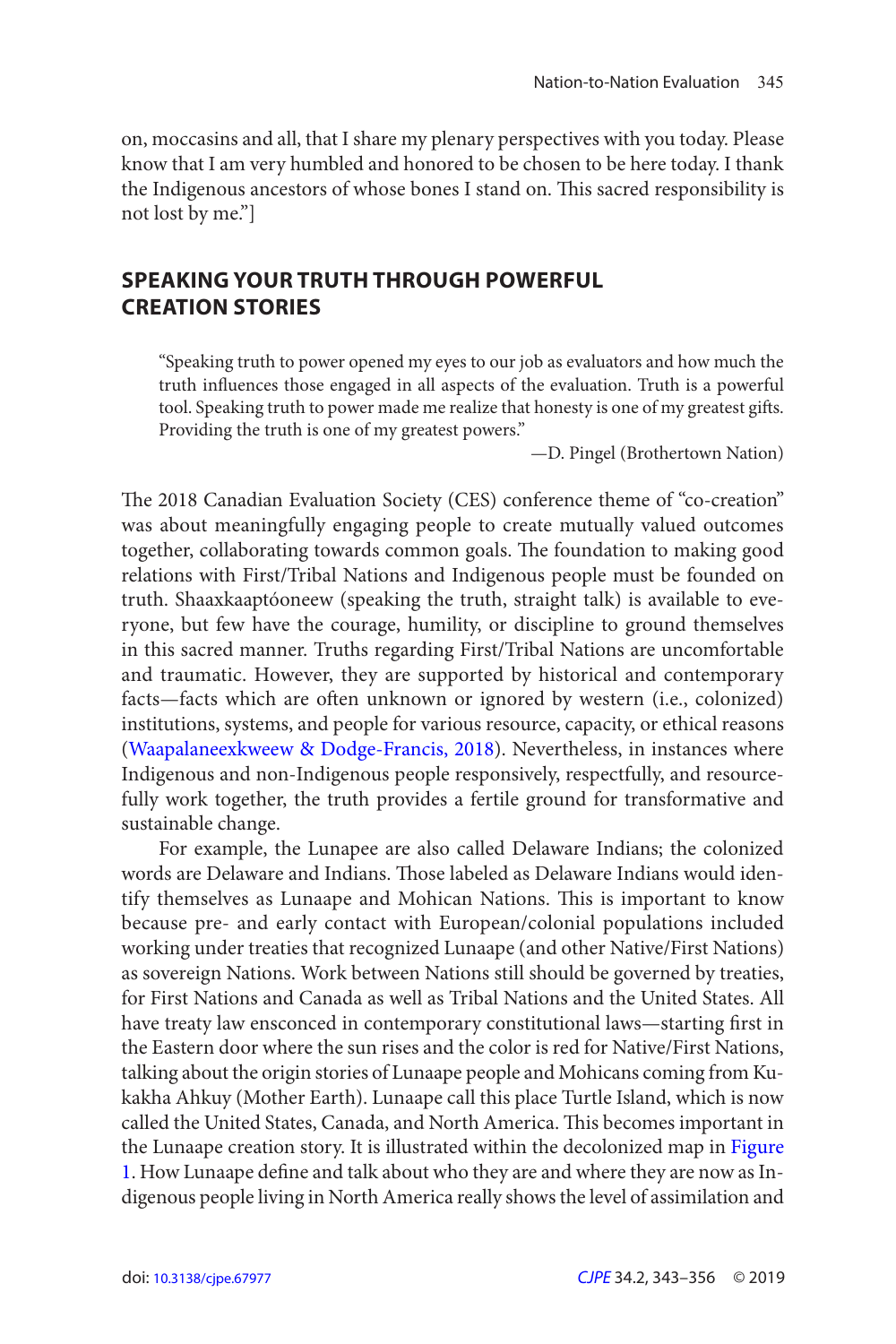<span id="page-3-0"></span>colonization ([Waapalaneexkweew, 2018,](#page-12-0) p. 5). This is important to understand the Lunaape origin story and the western/colonizer origin story via the Doctrine of Discovery, which will be discussed later.

 The responsibility is ours (i.e., the field of evaluation), not just mine or that of Indigenous people and First Nations governments. Knowing how history happened from diverse and accurate perspectives, how western/colonizer history impacts Lunaape history, and explicitly linking those histories to the contemporary legal, policy, governance, and sovereignty aspects that should be embedded in evaluation are requirements for all. Evaluators are standing on contested land. Evaluators make designs, collect data, and offer recommendations about Nations and people. Therefore, evaluators have a professional, ethical, and moral obligation to seek knowledge about and understanding of the Nations and people where they work. These responsibilities speak not only to personal scholarship but also to personal, cultural, and academic competencies, humility, and capacities as a professional evaluator. Typical Indigenous approaches include smudging, singing or nods to culture, and language, but evaluators must move to the legal, political, and governance systems aspects of evaluation with Indigenous people and First Nations. This is where the rubber hits the road, or where theory becomes practice. Without legal and political frameworks and theories to inform policy and evaluation, there will be no institutional or systemic changes. Therefore, it is important to understand origin stories, and how these apply to the field of evaluation and individual professional evaluation practice.



**Figure 1**. Mohican Nation: The Munsee/Lunaape (Delaware) Trail of Tears Map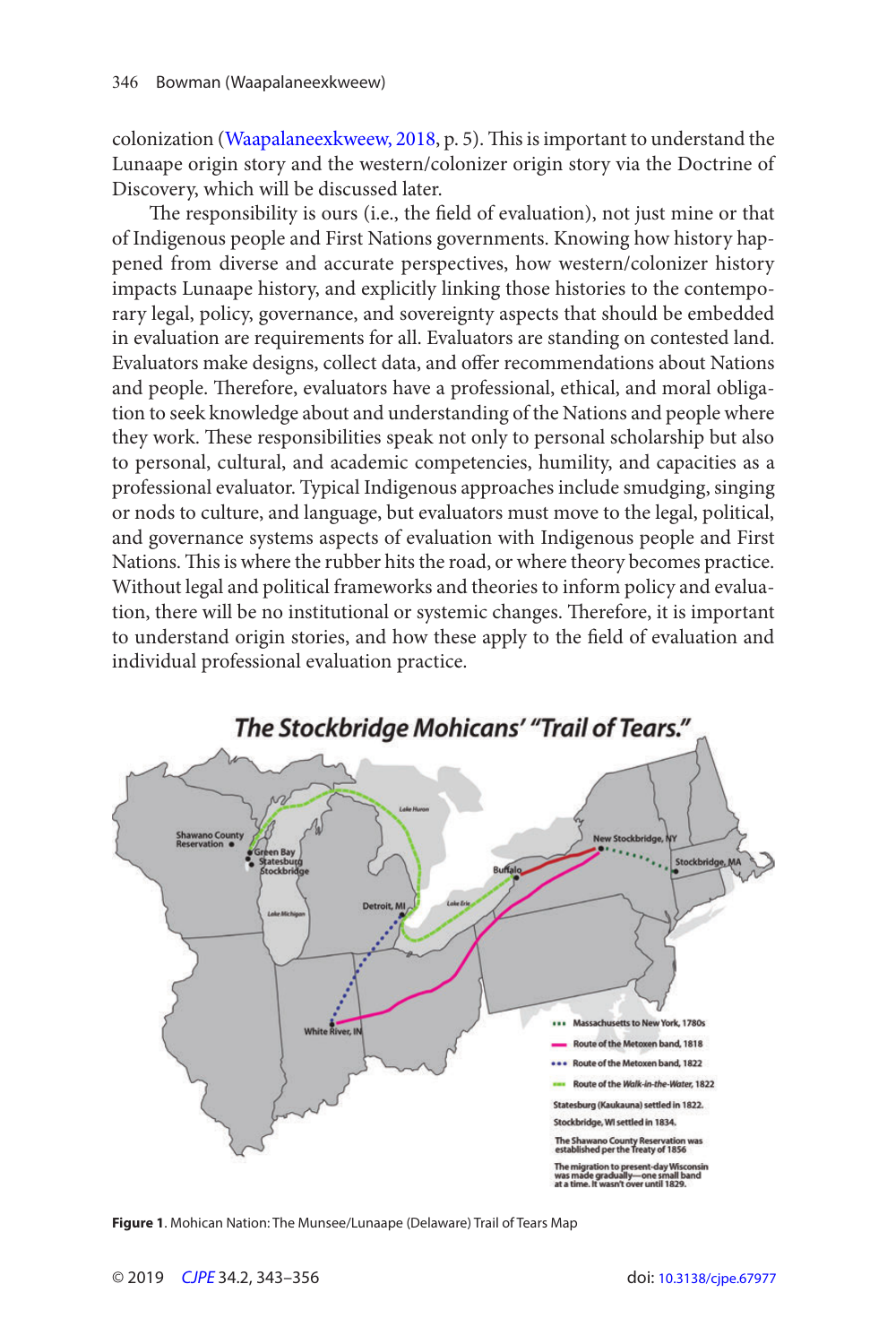## <span id="page-4-0"></span>**THE UNVARNISHED TRUTH: WESTERN CREATION STORIES BEGIN WITH THE DOCTRINE OF DISCOVERY**

Evaluators ask questions, investigate, apply tools, collect data, and measure results. Evaluators combine expertise and objectivity to understand different perspectives, realities, and interests. Evaluators often operate from a position of privilege and influence, representing a funder or the agency responsible for delivering a program. Traditionally, clients or target groups are perceived as object(s) of the evaluation. Is it possible that evaluators ignorantly privilege their personal worldviews or methodological choices? Do evaluators carry in epistemic or other privileges ([Fricker, 2007](#page-11-0); [Grosfoguel, 2013](#page-11-0))? Or do evaluators truly make space to honor and incorporate the knowledge, values, culture, and lived experiences of those who engage with us, thus resulting in an evaluation that is by and for Indigenous people and Tribal/First Nations ([Prussing, 2018](#page-12-0); [Rodriguez-Lonebear, 2016](#page-12-0); [Wehipei](#page-12-0)[hana & McKegg, 2018](#page-12-0))? Developmental evaluation, participatory evaluation, and empowerment evaluation have attempted to address power imbalances through a variety of methods ([Patton, McKegg, & Wehipeihana, 2015](#page-12-0)). Indigenous and decolonized framing of evaluation ([Bowman, Dodge-Francis, & Tyndall, 2015](#page-11-0); [Commonwealth of Australia, 2018](#page-11-0); [LaFrance & Nichols, 2008](#page-11-0)) have also focused on addressing power imbalances. However, adequate and sustainable resources for collaboration and reciprocal relations often fall short of true partnerships with First/Tribal Nations and community members. Applying the 2018 Canadian Evaluation Society's conference theme of co-creation, this article will unpack the concept of evaluation without dominion. In the Canadian context (and in other colonized nation-states where Indigenous people were conquered), the language of dominion matters. When Canada, or other nation states, conquered Indigenous people, the destruction and political or Christian justification to do so is documented through the Doctrine of Discovery ([Alexander VI, 1493](#page-10-0); [Cobb,](#page-11-0)  [2015](#page-11-0)). Dominion is about territory at the time of the earliest contact of Europeans with North America. In the field of evaluation, it is primarily people of European descent that control the "original" evaluation narratives and are often most cited in theory, method, and practice. Unpacking the complexities of evaluation must be done with unconquered minds. Bringing an awareness or open-mindedness to learning about concepts of Indigenous evaluation (original evaluation) needs to be done without dominion. To do this requires starting from the beginning. What is the Western/colonizer "creation story" and that of the institutions and systems from where evaluation begins? How is the Western/colonizer "creation story" informed by policy and funding? If it is unknown, then trying to use evaluation as a tool for emancipatory and empowering practice to solve social and other issues will be a fleeting effort. Worse than that, evaluators are likely to be replicating trauma and harm, whether or not they realize it.

 The creation story for Western civilization and institutions begins with the Doctrine of Discovery (DD). The DD is the religious and legal justification for the domination and destruction of Indigenous populations (Cobb, 2015). The DD was written in 1493 ([Alexander VI, 1493](#page-10-0)) and has been carried out for centuries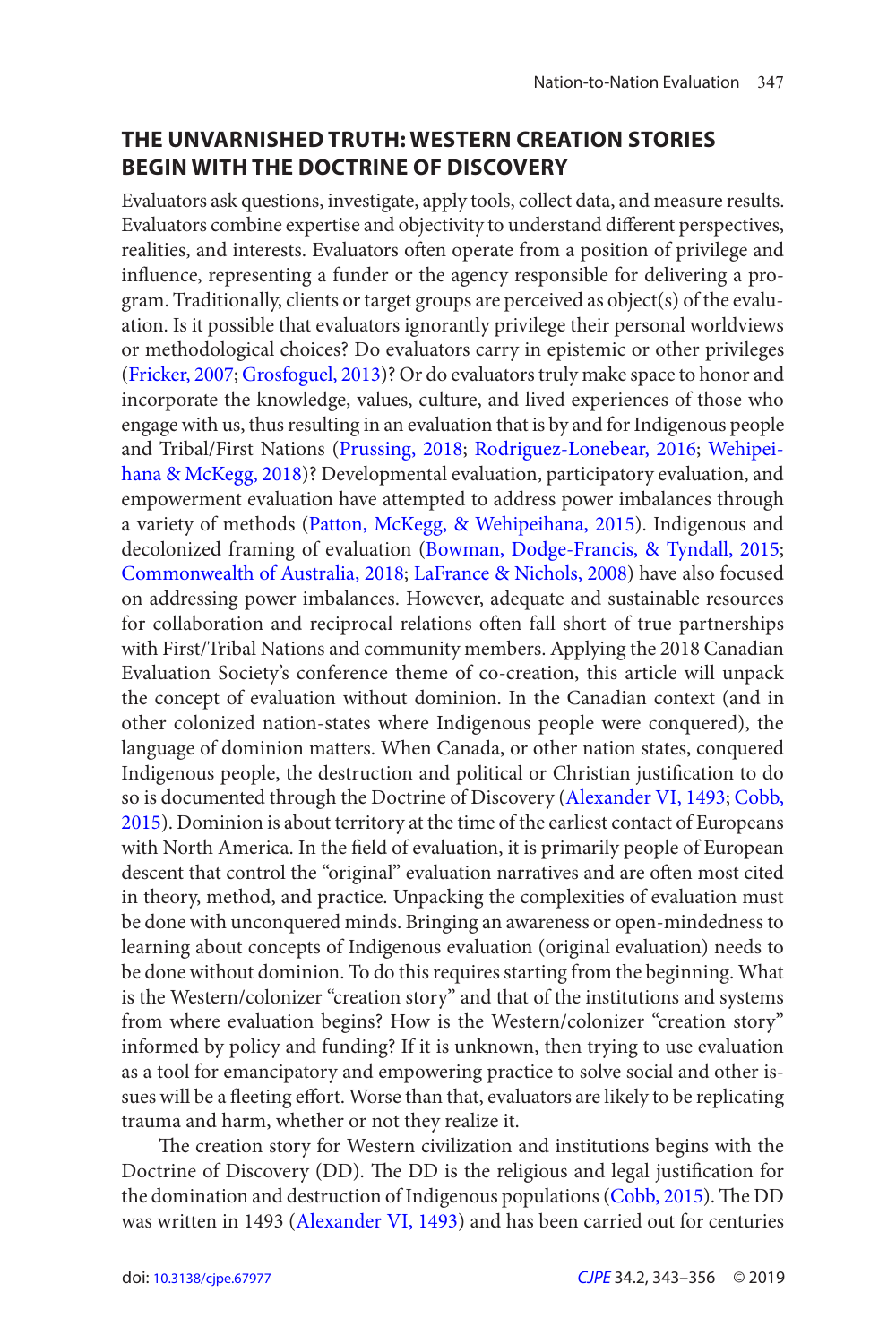<span id="page-5-0"></span>thereafter. This Conqueror model ([Newcomb, 2008](#page-12-0)) continues to have contemporary policy, practice, and academic impacts, including impacts in evaluation ([Waapalaneexkweew, 2018](#page-12-0)). It is important that evaluators and other non-Indigenous people have an understanding of the Western civilization origin story and the DD, as it relates to the context(s) in which evaluators work. They should know how the history of the land and Western/colonizer history is explicitly and legally linked to policy, governance, and sovereignty of the contested land that everyone is standing on. This is all very important for the field of evaluation and for evaluators' academic and professional evaluation practices. In addition to incorporating cultural protocols for Indigenous populations (e.g., smudging, culture, language, etc.), evaluators must also consider the legal, political, and policy aspects of sovereign Tribal/First Nations when conducting evaluations.

 The Truth and Reconciliation Commission (TRC) in Canada includes 94 recommendations, of which 44 have been started or completed, according to the Beyond 94 website ([CBC, 2018](#page-11-0)). The remaining recommendations have not been started or are in the very early stages of implementation. These slower-toimplement recommendations (and difficult-to-evaluate impacts and changes) are mostly about the legal and policy changes needed for sustainable impacts regarding the TRC and Indigenous people and Tribal/First Nations. Simply put, the education, outreach, and public service announcements regarding the TRC are not enough. The hard work will be realized when policy, practice, and evidence of change are being documented through responsive evaluation. These legal and policy foundations are critical to the short- and long-term success of the TRC. This authentic work must include and allow Tribal/First Nations to lead or co-lead the efforts. A "Nation-to-Nation Agenda" is what is needed in order to realize that "indigenous rights do not derive from the [Canadian] Constitution" ([Shepherd](#page-12-0) [& McCurry, 2018](#page-12-0)). Therefore, it is critically important to understand what happened, how long ago it happened, how it applies to individuals, and how it applies to individuals' evaluation and policy work. This is very important, even though it may seem that the DD happened long, long ago.

In the United States, the Marshall Trilogy, written in the early nineteenth century, demonstrates the "Constitutional dehumanization of American Indians" ([Goetting, 2010](#page-11-0)). These are the case laws that are situated within our contemporary constitution. They continue to undermine Tribal sovereignty and harm Tribal Nations and communities to this very day in the United States ([National Congress](#page-12-0)  [of American Indians, 2018](#page-12-0); [Parker, 2018\)](#page-12-0). Hence, non-Indigenous stakeholders need to know the whole story. The story behind protests of oil pipelines, diamond, and/or iron ore mines. The story behind unaddressed issues of missing and murdered Indigenous women, forced removals of children (e.g., boarding or residential schools, foster care system, etc.), and related intergenerational trauma. The story behind the impacts of assimilationist policies that continue to come up in policy, practice, and academic studies. Again, to reiterate, non-Indigenous stakeholders need to know the whole story, from the beginning, because not much has changed, including the devastating and disproportionate educational,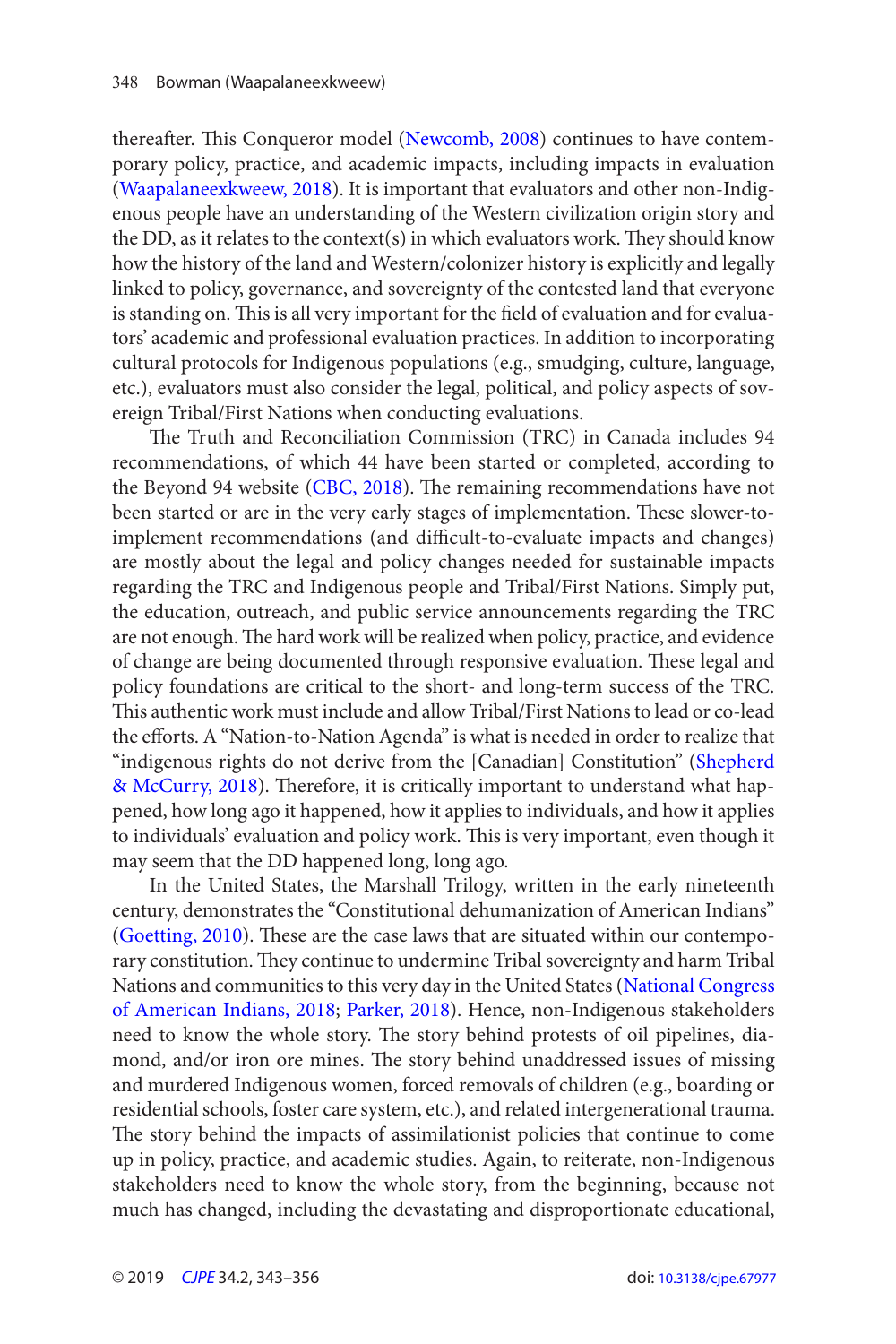<span id="page-6-0"></span>social, economic, and health outcomes for Indigenous people. Oral history is not recognized as legitimate evidence under the US constitutional government. The academics doing the research and making the rules about what evidenced-based policy and programs are practicing ([Bipartisan Policy Center, 2018](#page-10-0); [Schoenefeld &](#page-12-0) [Jordan, 2017](#page-12-0)) continue to omit Native/First Nations people from history and contemporary participation in broad policy, leadership, and academic initiatives. Canada and the Canadian Constitution are not much different when it comes to policy, governance, and evaluation practices with First Nations ([Canadian Press,](#page-11-0)  [2018](#page-11-0); [Diabo, 2018](#page-11-0); [Green & Starblanket, 2018](#page-11-0)). For Canada to fully embrace the *Principles Respecting the Government of Canada's Relationship with Indigenous Peoples* ([Government of Canada, Department of Justice, 2018](#page-11-0)) or implement the *United Nations Declaration on the Rights of Indigenous Peoples* (UNDRIP) ( [United](#page-12-0) [Nations, 2008](#page-12-0)), a change in theory, method, and practice will be needed at all levels (i.e., systems, institutional, and practitioner). Evaluators can be facilitators to the critical levers of change that are needed to make policies, principles, and declarations operational and impactful. Through research on evaluation, evaluation policy, evaluation technical assistance, and development activities, and as co-leaders with Indigenous scholars and Tribal/First Nations designing and implementing evaluations, the field of evaluation can be the catalyst for needed changes that should have happened centuries ago.

# **CRITICAL TRUTH TELLING: AN EMERGING TRIBAL CRITICAL SYSTEMS THEORY**

Co-creation of an evaluation and a re-thinking of our evaluative practice challenge traditional power relationships. It requires an evaluator to be a methodological expert, facilitator, critic, ally, and strategic thinker with the ability to move evaluation toward empowering change, while sharing multi-jurisdictions ([Reinhardt](#page-12-0)  [& Maday, 2005](#page-12-0)), Tribal/First Nations governments, other public governments, and non-profit or private-sector partners need to collaboratively work together on initiatives. It requires knowledge of origin stories, developing trusting and reciprocal partnerships, properly resourcing evaluations from the ground up, and acknowledging that other methods and leadership/governance perspectives (i.e., sovereignty) are equally influential to non-Indigenous governments and agencies. Using a government-to-government framing of evaluation, it is proposed that the field of evaluation should consider how an emerging Tribal Critical Systems Theory (TCST) can be applied to evaluation. Blending systems theory and thinking, critical systems theory, Tribal Critical Theory (TCT), and Indigenous Evaluation (IE) can begin to conceptualize how Tribal sovereignty can be raised to a systems level. At a systems level it can influence evaluation policy and evidence-based practice through Tribal/First Nations and public government initiatives.

TCST provides an emerging framework for raising critical consciousness, activating culturally responsive practices in systems, and emancipating public government, policy, and practices. TCST reflects more equitable and valued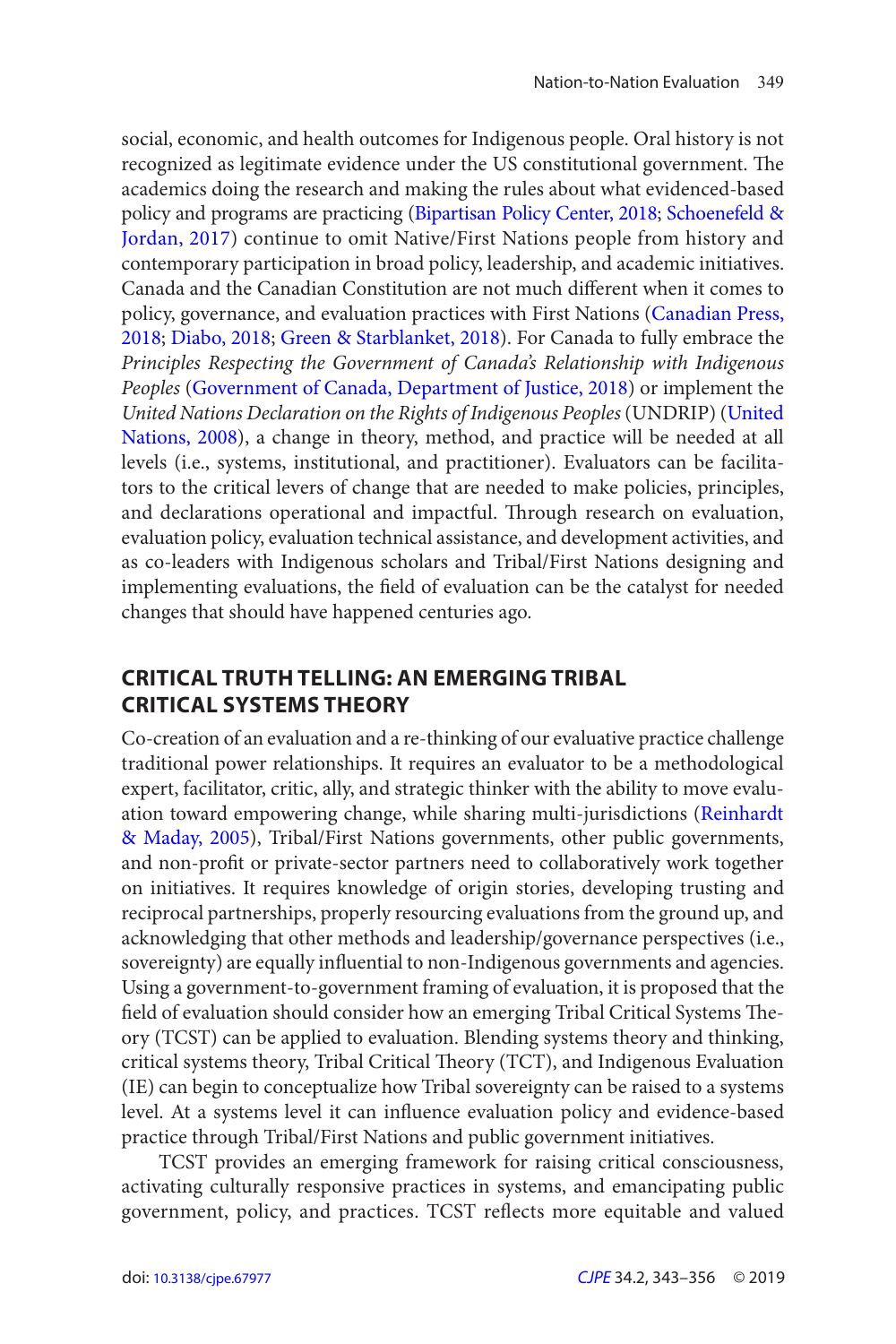<span id="page-7-0"></span>approaches to working with (not on) Tribal/First Nations government partners. Indigenization can be a tool for inclusion, reconciliation, and decolonization and can also be a new vision for how Canadian academics respond to the TRC's calls to action (Gaudry & Lorenz, 2018). Indigenous visioning can be applied not only to the TRC's calls to action but also to systems evaluation or other evaluation efforts with Tribal/First Nations governments and Indigenous people globally. Table 1 offers a way to begin thinking through a new TCST by building on Tribal Critical Theory ([Brayboy, 2005](#page-11-0)). TCST was developed through evaluation policy and practice applications to academic and professional activities that I implemented in the US geographic context. This emerging theory could be tested and applied to systems thinking for Nation-to-Nation activities as Tribal and non-Tribal governments work together on policy, research, and evaluation across North America or in other Indigenous contexts and evaluation initiatives globally.

| <b>Tribal Critical Theory (Brayboy,</b>                                                                                                           | <b>Toward a new Tribal Critical Systems Theory</b>                                                                                                                                                                                                   |
|---------------------------------------------------------------------------------------------------------------------------------------------------|------------------------------------------------------------------------------------------------------------------------------------------------------------------------------------------------------------------------------------------------------|
| 2005)                                                                                                                                             | (TCST) (Bowman)                                                                                                                                                                                                                                      |
| Colonization is endemic to<br>society                                                                                                             | The political power of public governments was<br>achieved and is sustained through illegal,<br>unjust, and unethical means                                                                                                                           |
| US policies toward Indigenous<br>peoples are rooted<br>in imperialism, White<br>supremacy, and a desire for<br>material gain                      | Public government constitutions and policies<br>are founded on Christianity and the Doctrine<br>of Discovery, both of which did not consider<br>Indigenous people humans, and continue<br>currently through directly related federal and<br>case law |
| Indigenous peoples occupy a                                                                                                                       | Tribal/First Nations governments and people are                                                                                                                                                                                                      |
| liminal space that accounts                                                                                                                       | the only racial/ethnic group that has inherent                                                                                                                                                                                                       |
| for both the political and                                                                                                                        | political and legal rights equal to US federal                                                                                                                                                                                                       |
| racialized natures of our                                                                                                                         | and international governments through                                                                                                                                                                                                                |
| identities                                                                                                                                        | treaties and constitutional law                                                                                                                                                                                                                      |
| Indigenous peoples have a<br>desire to obtain and forge<br>tribal sovereignty, tribal<br>autonomy, self-determination,<br>and self-identification | By UN Resolution, the UNDRIP (2008) provides<br>46 articles that outline the global rights of<br>Indigenous people and Tribal/First Nations,<br>which most countries have formally agreed to                                                         |
| The concepts of culture,                                                                                                                          | Culture, knowledge, and power are defined                                                                                                                                                                                                            |
| knowledge, and power                                                                                                                              | uniquely and locally through both traditional                                                                                                                                                                                                        |
| take on a new meaning                                                                                                                             | Indigenous governments and contemporary                                                                                                                                                                                                              |
| when examined through an                                                                                                                          | Tribal/First Nations constitutions, ordinances,                                                                                                                                                                                                      |
| Indigenous lens                                                                                                                                   | policies, and community practices                                                                                                                                                                                                                    |

**Table 1**. Applying TCT to systems for an emerging TCST Nation-to-Nation evaluation model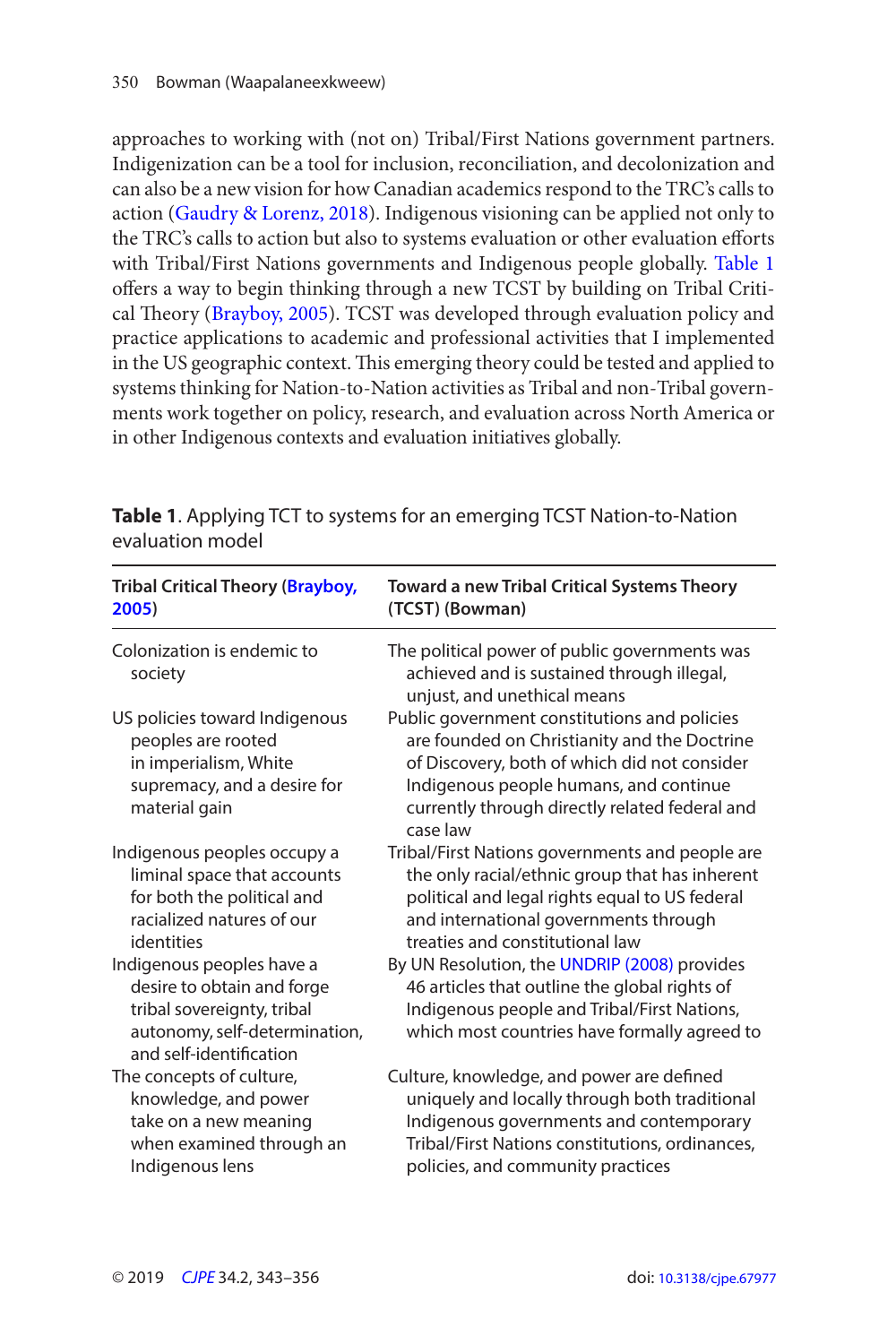| <b>Tribal Critical Theory (Brayboy,</b><br>2005)                                                                                                                                                                                                               | <b>Toward a new Tribal Critical Systems Theory</b><br>(TCST) (Bowman)                                                                                                                                                                                                                                                                                                                 |
|----------------------------------------------------------------------------------------------------------------------------------------------------------------------------------------------------------------------------------------------------------------|---------------------------------------------------------------------------------------------------------------------------------------------------------------------------------------------------------------------------------------------------------------------------------------------------------------------------------------------------------------------------------------|
| Governmental and educational<br>policies toward Indigenous<br>peoples are intimately linked<br>around the problematic goal<br>of assimilation                                                                                                                  | Tribal/First Nations government and educational<br>policies are strengths-based, locally define,<br>and have equal (or more) influence in federal<br>(or state and municipal) public policy and<br>non-Tribal federal (or state and municipal)<br>government contexts                                                                                                                 |
| Tribal philosophies, beliefs,<br>customs, traditions, and<br>visions for the future are<br>central to understanding the<br>lived realities of Indigenous<br>peoples but also illustrate the<br>differences and adaptability<br>among individuals and<br>groups | Traditional, cultural, and community-based<br>philosophies, knowledge, and practices are<br>the foundation to contemporary Tribal/First<br>Nations governments who are working with<br>non-Tribal governments to create responsive,<br>effective, and sustainable systems, institutional,<br>and policy changes                                                                       |
| Stories are not separate from<br>theory; they make up theory<br>and are, therefore, real and<br>legitimate sources of data<br>and ways of being                                                                                                                | Traditional history and knowledge that are<br>orally transferred are essential to the scholarly<br>and culturally responsive development and<br>implementation of more effective policies,<br>programs, and models                                                                                                                                                                    |
| Theory and practice are<br>connected in deep and<br>explicit ways such that<br>scholars must work toward<br>social change                                                                                                                                      | Evaluating, generating, and replicating more<br>effective Tribal/non-Tribal governance models<br>that theoretically and practically provide<br>better supports, improvements, and outcomes<br>for sustained positive changes in Tribal/First<br>Nations and Indigenous communities represent<br>a professional and ethical responsibility for all<br>government and academic partners |

# **CONCLUDING THOUGHTS: THE TRUTH CAN SET EVALUATORS FREE**

Today, evaluators are asked to think about their personal origin stories and that of the geographic place where living and work occur. Start there. Put in effort toward education from sources, places, and people that normally are not on standard reading lists and are not in the bibliographies of the most current published articles. Without new sources to interrupt and challenge current cognitive frameworks and lived experience, there is a risk of repeating what Columbus and the rest of the "discoverers" of the earth did. Understanding political and scientific colonialism becomes very important to the work of evaluators, policymakers, and government leaders. When evaluators engage in research or evaluation, then publish an article, was permission granted from the elders or entity with the authority to bestow blessings or grant such permissions? Is that in current policies? Is that in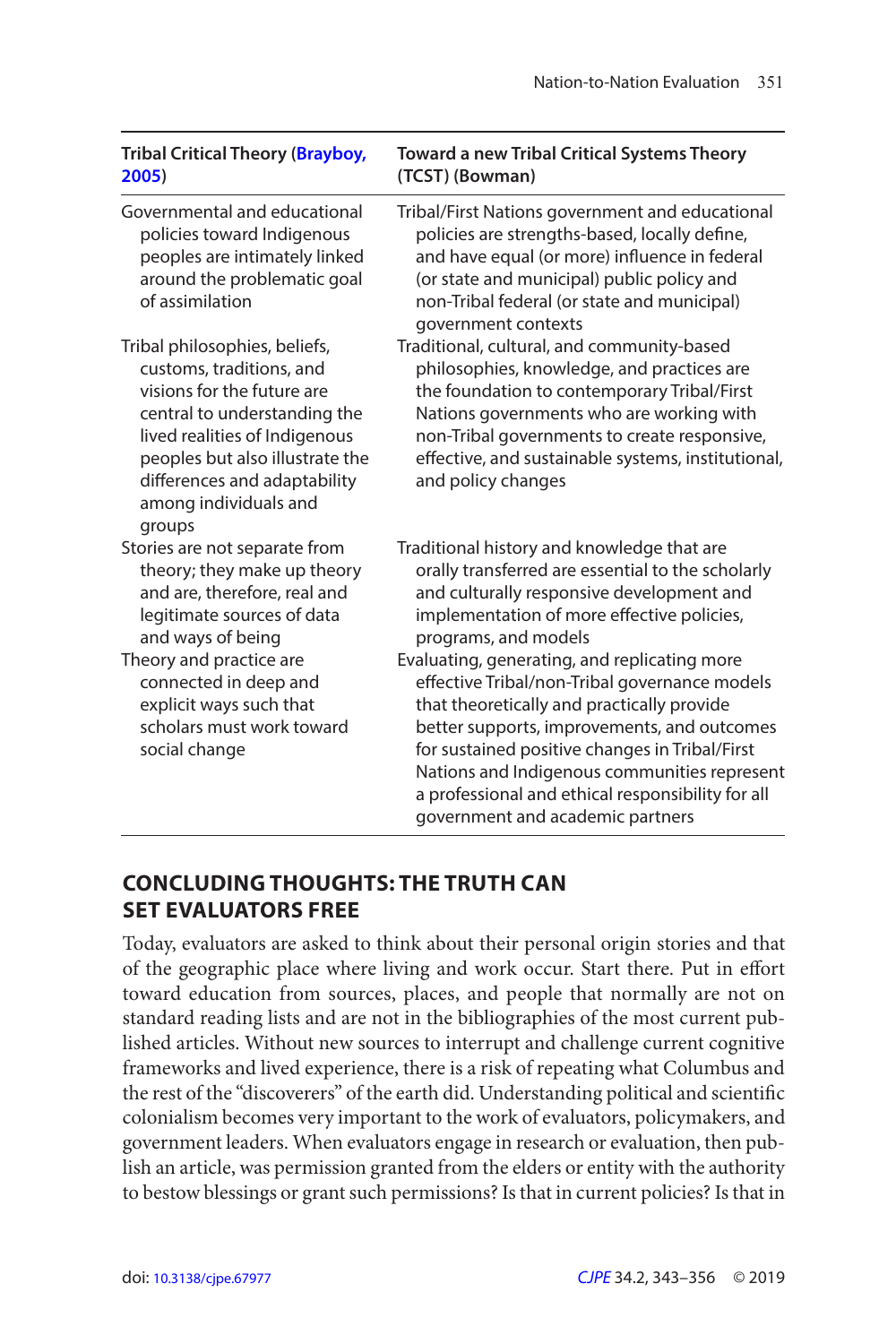<span id="page-9-0"></span>current contract language? Are institutions hiring Indigenous scholars or sharing (or giving) intellectual and human-subject protections to Tribal/First Nations? If evaluators are doing studies and teaching others, is that a sacred responsibility? If not, evaluators should be passing it by traditional councils or Tribal/First Nations governments. Lunaape know what their sacred responsibility is because the Elders have taught them and hold them accountable to that on a daily basis. Why do some evaluators feel entitled to claim access and ownership to data, knowledge, findings, etc.? Traditionally, Lunaape believe that people do not own knowledge but are caretakers of it. Therefore, having cultural and academic humility and giving back to the Indigenous community are also Lunaape responsibilities. How and to whom are evaluators responsible?

Beyond considering the importance of not continuing colonial practices, as it relates to evaluation or other disciplines, what I am presenting here is an emerging way to think about the human, legal, and political rights of Tribal/First Nations and Indigenous people through TCST. I am also highlighting the growing literature and leadership on evaluation, including within Tribal/First Nations. Many of the references in this article offer future reading and ways to become engaged practically and professionally. If you identify as a non-Indigenous professional, please observe, experience, and listen—first and foremost. This practice is not intended to shame; it is focused on healing. Evaluation can be good medicine if done properly. Evaluators need to first understand their personal history and how that history sustained or destroyed others. From those truthful origin stories, everyone can begin not only to heal, but also to change present practice and future history.

In conclusion, the field of evaluation and evaluators must understand the origins of authority structures, power sources (e.g., political, financial, etc.), and systems. These support, create gaps, or continue to silence Tribal/First Nations and Indigenous voices. As Tribal/First Nations and Indigenous communities continue working with public governments and other non-Indigenous partners, the new TCST framing can help academic and government agencies and partners to reconceptualize how the field of evaluation might move forward. This re-framing of and re-commitment to the scholarship, humanization, and professionalization of the field of evaluation can be carried out through evaluation policy, evaluation research, and evaluation studies. Comprehensively, multiple strategies and multi-jurisdictional partnerships that are adequately resourced will be needed to generate future evidence-based policies, practices, and effective relationships within and across evaluation systems and institutional partners. It's time to break the sounds of silence. Will you join us? Together all evaluators can break the sounds of silence ([Bowman, 2018](#page-10-0)).

#### **(Break the) Sounds of Silence (video played at the CES 2018 Plenary; link at [https://www.youtube.com/watch?reload=9&v=7fpo5Lc1-U0 \)](https://www.youtube.com/watch?reload=9&v=7fpo5Lc1-U0)**

By: N. Bowman as adapted from Simon (1964)

Koolamalsi, darkness my old friend I've come to talk with you again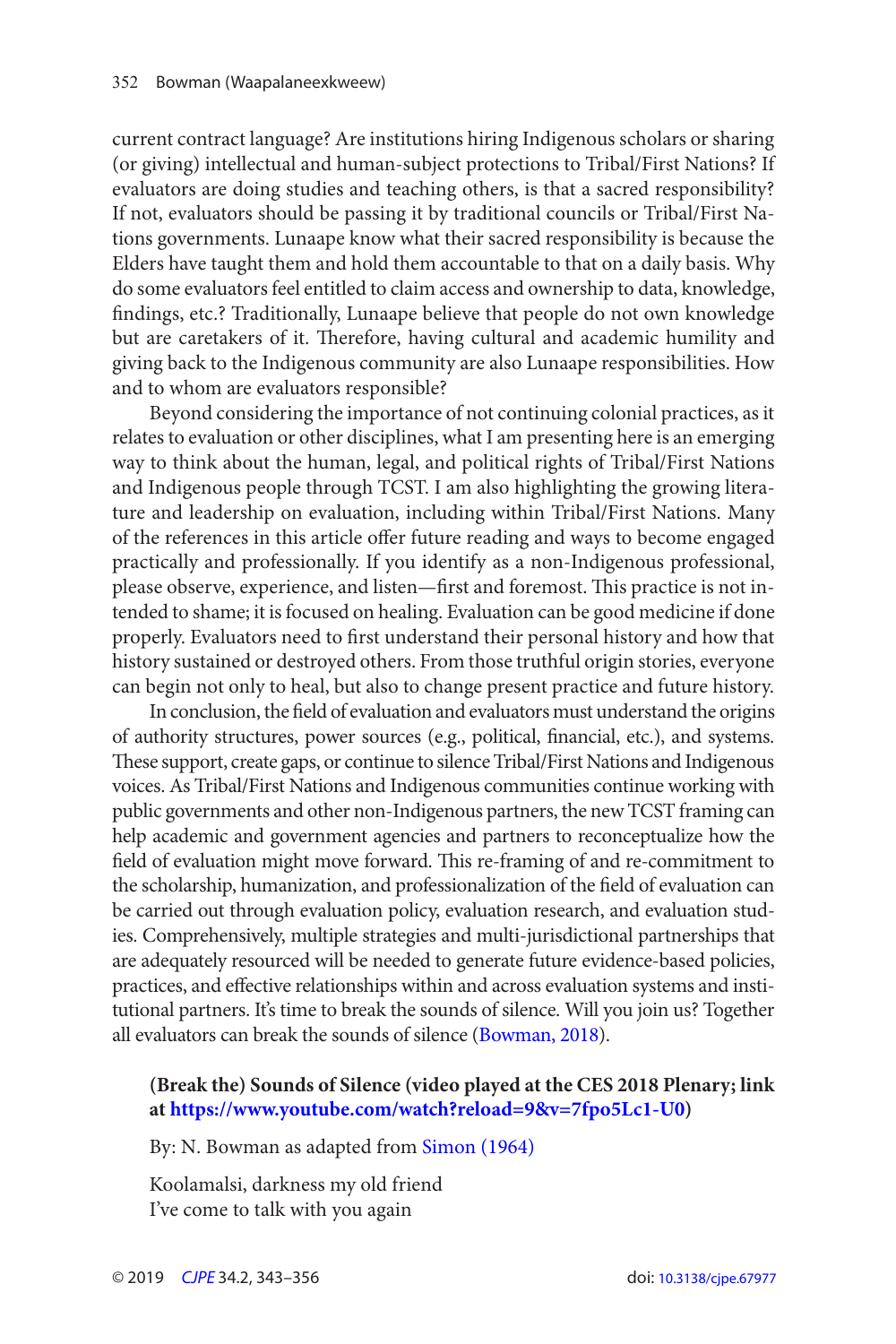<span id="page-10-0"></span>Because the visions that I am seeing Are born from places when I am dreaming And the sunrise visions are still planted in my brain Ancestors teachings still remain Within the sound of Silence In your visions and dreams you never walk alone Your Ancestors and relatives are all around Our spirit, blood and bones are all within this land What has been done to us was part of the Christian and colonial plans And my eyes can't stand seeing these things in my spiritual sight We have to make it right Let's break the sound of silence And in the sunrise ceremony I saw Millions of traditional people, maybe more Ancestors are talking, we are listening! Our spirits are strong, we are rising! We are dancing and singing songs that our people have always shared We're not scared for we will break the sound of silence Fools who think that we do not know We will not let your silent cancer grow Hear our prayers so we may teach you Take our hands so we may reach you Let our words be like medicine raindrops that fall and stop this living hell Put your voices in the sound of silence Don't go back to bow and pray to the false gods and scholars that are made Our Ancestors prophesized this warning: The Seventh Generation is here, are you coming? **And the signs of our Ancestors and Warriors are written on Spiritual walls**  Can you hear them call? They are whispering to you in the sounds of Silence.

## **REFERENCES**

- [Alexander VI. \(1493\)](#page-4-0). *Inter caetera* [Papal encyclical]. Retrieved from [http://www.](http://www.papalencyclicals.net/Alex06/alex06inter.htm)  [papalencyclicals.net/Alex06/alex06inter.htm](http://www.papalencyclicals.net/Alex06/alex06inter.htm)
- [Bipartisan Policy Center. \(2018](#page-6-0), April 11). *Evidence use in Congress*. Retrieved from [https://](https://bipartisanpolicy.org/library/evidence-use-in-congress/)  [bipartisanpolicy.org/library/evidence-use-in-congress/](https://bipartisanpolicy.org/library/evidence-use-in-congress/)
- [Bowman, N. R. \(2018\)](#page-9-0). *Break the sounds of silence* [video]. Retrieved from [https://youtu.](https://youtu.be/7fpo5Lc1-U0)  [be/7fpo5Lc1-U0](https://youtu.be/7fpo5Lc1-U0)
- [Bowman, N. R., Bremner, L., McKegg, K., & Wehipeihana, N. \(2018](#page-1-0), May 27). *Reconciliation and culturally responsive evaluation: Rhetoric or reality*? Canadian Evaluation Society: CES Co-Creation 2018, Calgary, Alberta. Retrieved from [https://www.youtube.](https://www.youtube.com/watch?v=B6AnckEH1Eg)  [com/watch?v=B6AnckEH1Eg](https://www.youtube.com/watch?v=B6AnckEH1Eg)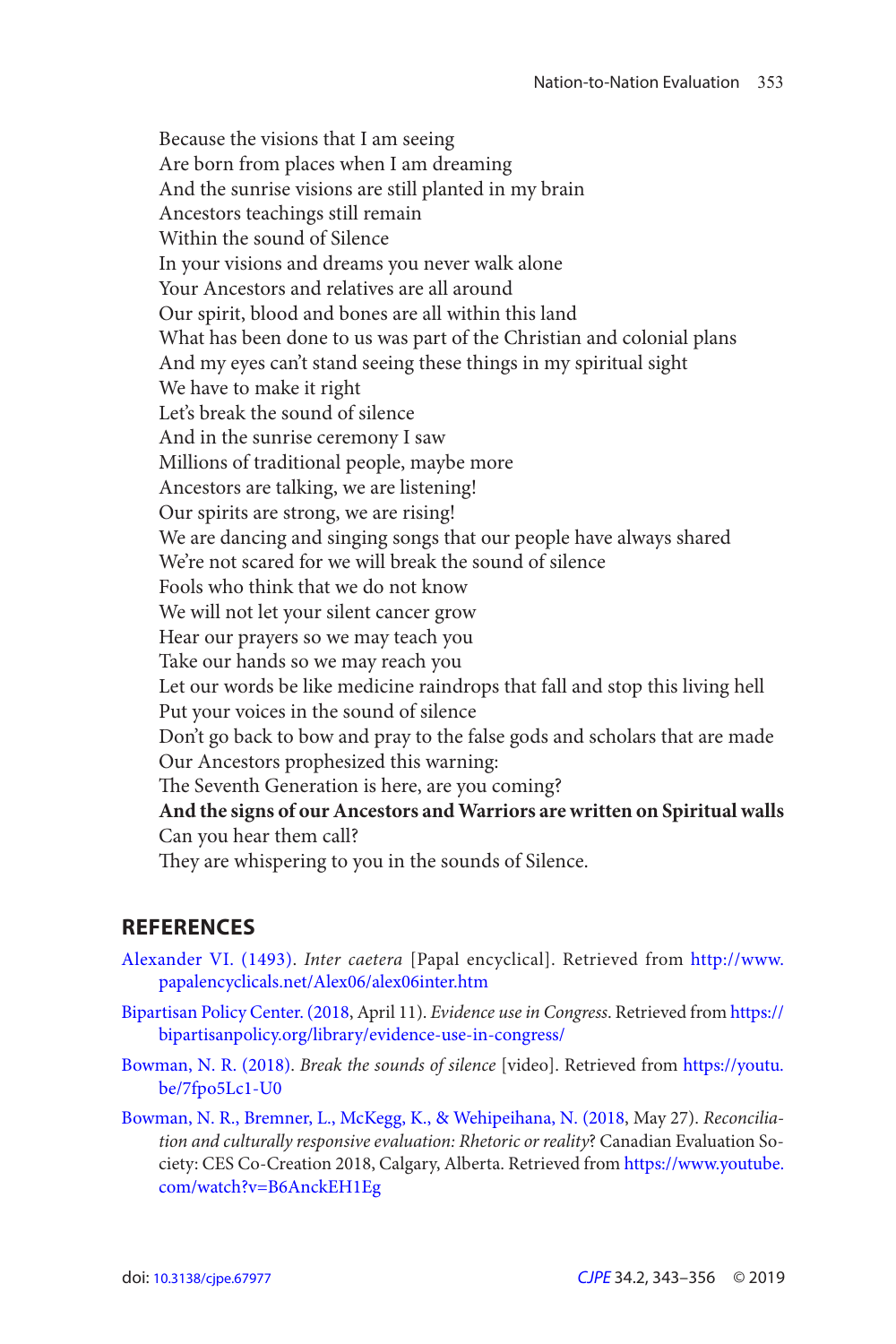- <span id="page-11-0"></span>[Bowman, N. R., Dodge-Francis, C., & Tyndall, M. \(2015\)](#page-4-0). Culturally responsive Indigenous evaluation: A practical approach for evaluating Indigenous projects in tribal reservation contexts. In S. Hood, R. Hopson, & H. Frierson (Eds.), *Continuing the journey to reposition culture and cultural context in evaluation theory and practice* (pp. 335–361). Greenwich, CT: Information Age Publishing.
- [Brayboy, B. M. J. \(2005\)](#page-7-0). Toward a Tribal Critical Race Theory in education. *The Urban Review*, *37*(5), 425–446. <https://doi.org/10.1007/s11256-005-0018-y>
- [Canadian Broadcasting Corporation \(CBC\). \(2018](#page-5-0), March 19). *Beyond 94: Truth and reconciliation in Canada*. Retrieved from <http://cbc.ca/beyond94>
- [Canadian Press. \(2018](#page-6-0), November 22). TRC heard concerns about coerced sterilization of Indigenous women, says Murray Sinclair. CBC. Retrieved from [https://www.cbc.](https://www.cbc.ca/news/indigenous/trc-concerns-coerced-sterilizations-murray-sinclair-1.4917321)  [ca/news/indigenous/trc-concerns-coerced-sterilizations-murray-sinclair-1.4917321](https://www.cbc.ca/news/indigenous/trc-concerns-coerced-sterilizations-murray-sinclair-1.4917321)
- [Cobb, D. M. \(Ed.\). \(2015\)](#page-4-0). *Say we are nations: Documents of politics and protest in Indigenous America since 1887*. Chapel Hill, NC: University of North Carolina Press.
- [Commonwealth of Australia, Department of the Prime Minister and Cabinet. \(2018\)](#page-4-0). *Indigenous advancement strategy evaluation framework*. Retrieved from [https://pmc.](https://pmc.gov.au/sites/default/files/publications/ias-evaluation-framework.pdf)  gov.au/sites/default/files/publications/ias-evaluation-framework.pdf
- [Diabo, R. \(2018\)](#page-6-0). Trudeau gov't's plan to entrench 4th level of Indigenous gov't and permanent subjugation of First Nations. *First Nations Strategic Bulletin*. Media Co-op. Retrieved from [http://www.mediacoop.ca/story/trudeau-government-%E2%80%9Crights](http://www.mediacoop.ca/story/trudeau-government-%E2%80%9Crightsrecognition-framework%E2%80%9D/36775)[recognition-framework%E2%80%9D/36775](http://www.mediacoop.ca/story/trudeau-government-%E2%80%9Crightsrecognition-framework%E2%80%9D/36775)
- [Fricker, M. \(2007\)](#page-4-0). *Epistemic injustice: Power and the ethics of knowing*. New York, NY: Oxford University Press. <https://doi.org/10.1093/acprof:oso/9780198237907.001.0001>
- [Gaudry, A., & Lorenz, D. \(2018\)](#page-7-0). Indigenization as inclusion, reconciliation, and decolonization: Navigating the different visions for indigenizing the Canadian Academy. *AlterNative: An International Journal of Indigenous Peoples*, *14*(3), 218–227. [https://](https://doi.org/10.1177/1177180118785382)  [doi.org/10.1177/1177180118785382](https://doi.org/10.1177/1177180118785382)
- [Goetting, N. J. \(2010\).](#page-5-0) The Marshall trilogy and the constitutional dehumanization of American Indians. *Indigenous Policy Journal*, *21*(3), 1–17. Retrieved from [https://](https://papers.ssrn.com/sol3/papers.cfm?abstract_id=1840824)  [papers.ssrn.com/sol3/papers.cfm?abstract\\_id=1840824](https://papers.ssrn.com/sol3/papers.cfm?abstract_id=1840824)
- [Government of Canada, Department of Justice. \(2018\)](#page-6-0). *Principles respecting the government of Canada's relationship with Indigenous peoples*. Retrieved from [https://www.justice.](https://www.justice.gc.ca/eng/csj-sjc/principles-principes.html)  [gc.ca/eng/csj-sjc/principles-principes.html](https://www.justice.gc.ca/eng/csj-sjc/principles-principes.html)
- [Green, J., & Starblanket, G. \(2018](#page-6-0), August 7). Recognition of Rights Framework risks terminating rights for Indigenous peoples. *Regina Leader-Post*. Retrieved from [https://](https://leaderpost.com/opinion/columnists/recognition-of-rights-framework-risks-terminatingrights-for-indigenous-people)  [leaderpost.com/opinion/columnists/recognition-of-rights-framework-risks-terminating](https://leaderpost.com/opinion/columnists/recognition-of-rights-framework-risks-terminatingrights-for-indigenous-people)[rights-for-indigenous-people](https://leaderpost.com/opinion/columnists/recognition-of-rights-framework-risks-terminatingrights-for-indigenous-people)
- [Grosfoguel, R. \(2013\)](#page-4-0). The structure of knowledge in Westernized Universities: Epistemic racism/sexism and the four genocides/epistemicides of the long 16th century. *Human Architecture: Journal of the Sociology of Self-knowledge*, *11*(1), 73–90. Retrieved from <http://scholarworks.umb.edu/humanarchitecture/vol11/iss1/8>
- [LaFrance, J., & Nichols, R. \(2008\)](#page-4-0). Reframing evaluation: Defining an Indigenous evaluation framework. *The Canadian Journal of Program Evaluation*, *23* (2), 13–31.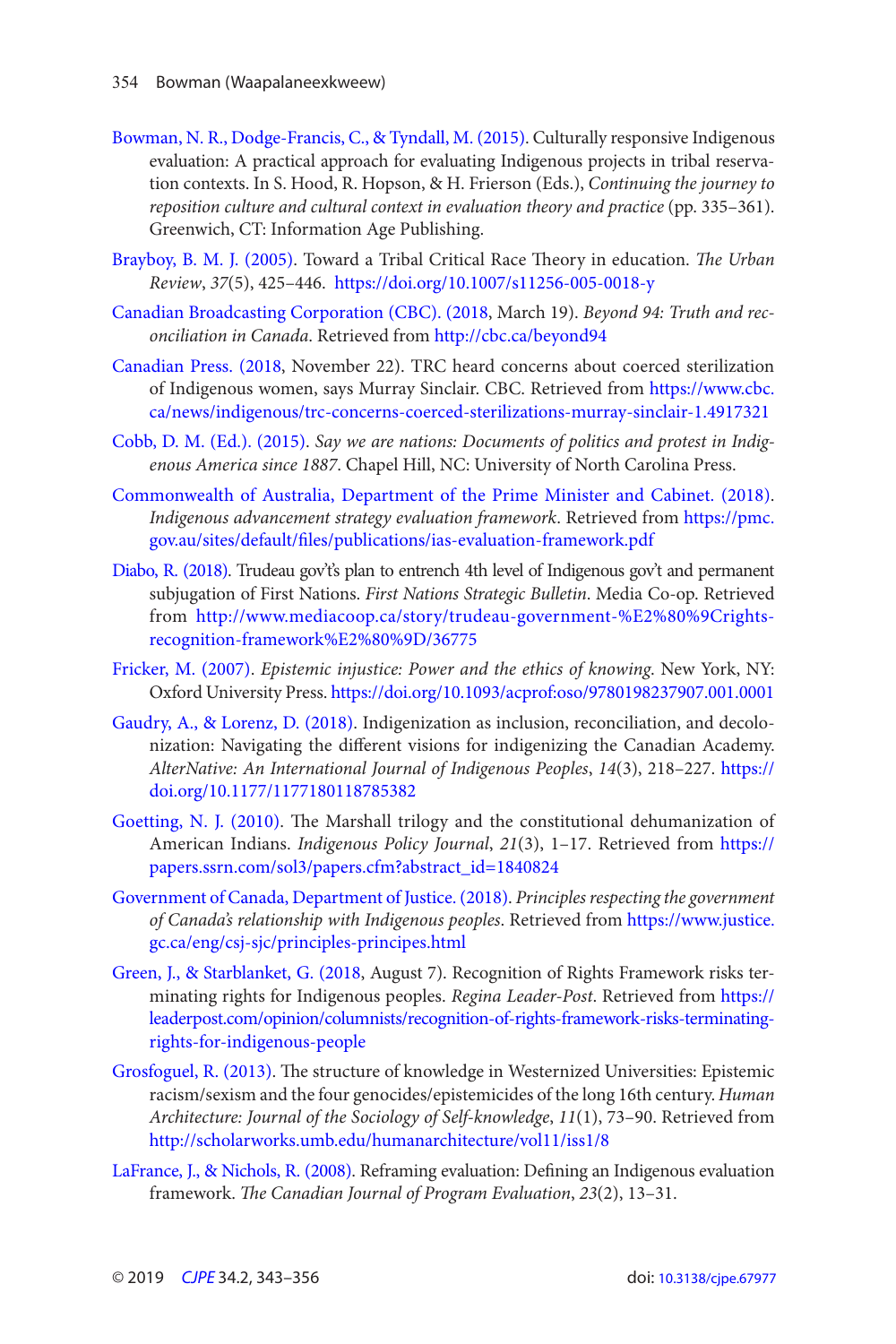- <span id="page-12-0"></span>[National Congress of American Indians. \(2018](#page-5-0), December 3). *Joint statement on the United States Department of Justice's decision to defend the Indian Child Welfare Act* . Retrieved from [http://www.ncai.org/news/articles/2018/12/03/joint-statement-on-the-united](http://www.ncai.org/news/articles/2018/12/03/joint-statement-on-the-unitedstates-department-of-justice-s-decision-to-defend-the-indian-child-welfare-act)[states-department-of-justice-s-decision-to-defend-the-indian-child-welfare-act](http://www.ncai.org/news/articles/2018/12/03/joint-statement-on-the-unitedstates-department-of-justice-s-decision-to-defend-the-indian-child-welfare-act)
- [Newcomb, S. \(2008\)](#page-5-0). *Pagans in the promised land: Decoding the doctrine of Christian discovery*. Golden, CO: Fulcrum.
- [Parker, C. \(2018,](#page-5-0) May 7). Trump's political maneuvers could rob Native people of Tribal sovereignty. *IC Magazine*. Retrieved from [https://truthout.org/articles/trump-s-polit](https://truthout.org/articles/trump-s-political-maneuvers-could-rob-native-america-of-tribal-sovereignty/)[ical-maneuvers-could-rob-native-america-of-tribal-sovereignty/](https://truthout.org/articles/trump-s-political-maneuvers-could-rob-native-america-of-tribal-sovereignty/)
- [Patton, M. Q., McKegg, K., & Wehipeihana, N. \(Eds.\). \(2015\).](#page-4-0) *Developmental evaluation exemplars: Principles in practice*. New York, NY: Guildford.
- [Prussing, E. \(2018\).](#page-4-0) Critical epidemiology in action: Research for and by Indigenous peoples. *SSM—Population Health*, *6* , 98–106. <https://doi.org/10.1016/j.ssmph.2018.09.003>. Medline:30246140
- [Reinhardt, M., & Maday, T. \(2005\)](#page-6-0). *Interdisciplinary manual for American Indian inclusion*  (1st ed.). Tempe, AZ: Educational Options, Inc. Retrieved from [https://tribaled](https://tribaleddepartmentsna.files.wordpress.com/2016/08/american-indian_inclusionmanual.pdf)departmentsna.files.wordpress.com/2016/08/american-indian\_inclusionmanual.pdf
- [Rodriguez-Lonebear, D. \(2016\).](#page-4-0) Building a data revolution in Indian country. In T. Kukutai & J. Taylor (Eds.), *Indigenous data sovereignty: Toward an agenda* (pp. 253–272). Canberra, Australia: Australian National University Press.
- [Schoenefeld, J., & Jordan, A. \(2017\)](#page-6-0). Governing policy evaluation? Towards a new typology. *Evaluation*, *23*(3), 274–293. <https://doi.org/10.1177/1356389017715366>
- [Shepherd, R., & McCurry, P. \(2018](#page-5-0), October 31). Ottawa must talk to Canadians about nation-to-nation agenda: It's time for the Trudeau government to fully engage Canadians and Indigenous communities in the conversation around its nation-to-nation agenda. Policy Options Politiques: The Public Forum for the Public Good. Retrieved from [http://policyoptions.irpp.org/magazines/october-2018/ottawa-must-talk-to](http://policyoptions.irpp.org/magazines/october-2018/ottawa-must-talk-tocanadians-about-nation-to-nation-agenda/)[canadians-about-nation-to-nation-agenda/](http://policyoptions.irpp.org/magazines/october-2018/ottawa-must-talk-tocanadians-about-nation-to-nation-agenda/)
- [Simon, P. \(1964\)](#page-9-0). *The sounds of silence*. Retrieved from [https://www.ultratop.be/nl/](https://www.ultratop.be/nl/song/8947/Simon-&-Garfunkel-The-Sounds-Of-Silence)  song/8947/Simon-&-Garfunkel-The-Sounds-Of-Silence
- [United Nations. \(2008\)](#page-6-0). *United Nations declaration on the rights of Indigenous people* . Retrieved from [https://www.un.org/development/desa/indigenouspeoples/wp-content/](https://www.un.org/development/desa/indigenouspeoples/wp-content/uploads/sites/19/2018/11/UNDRIP_E_web.pdf)  [uploads/sites/19/2018/11/UNDRIP\\_E\\_web.pdf](https://www.un.org/development/desa/indigenouspeoples/wp-content/uploads/sites/19/2018/11/UNDRIP_E_web.pdf)
- [Waapalaneexkweew \(N. R. Bowman-Farrell, Mohican/Lunaape\). \(2018\)](#page-3-0). Looking backward but moving forward: Honoring the sacred and asserting the sovereign in Indigenous evaluation. *American Journal of Evaluation*, *39*(4), 543–568. [https://doi.](https://doi.org/10.1177/1098214018790412)  [org/10.1177/1098214018790412](https://doi.org/10.1177/1098214018790412)
- [Waapalaneexkweew \(N. Bowman, Mohican/Lunaape\), & Dodge-Francis, C. \(2018\)](#page-2-0). Culturally responsive indigenous evaluation and tribal governments: Understanding the relationship. In F. Cram, K. A. Tibbetts, & J. LaFrance (Eds.), Indigenous evaluation. *New Directions for Evaluation*, *159*, 17–31.<https://doi.org/10.1002/ev.20329>
- [Wehipeihana, N., & McKegg, K. \(2018\).](#page-4-0) Values and culture in evaluative thinking: Insights from Aotearoa New Zealand. In A. T. Vo & T. Archibald (Eds.), *Evaluative thinking*. *New Directions for Evaluation*, *158* , 93–107. <https://doi.org/10.1002/ev.20320>